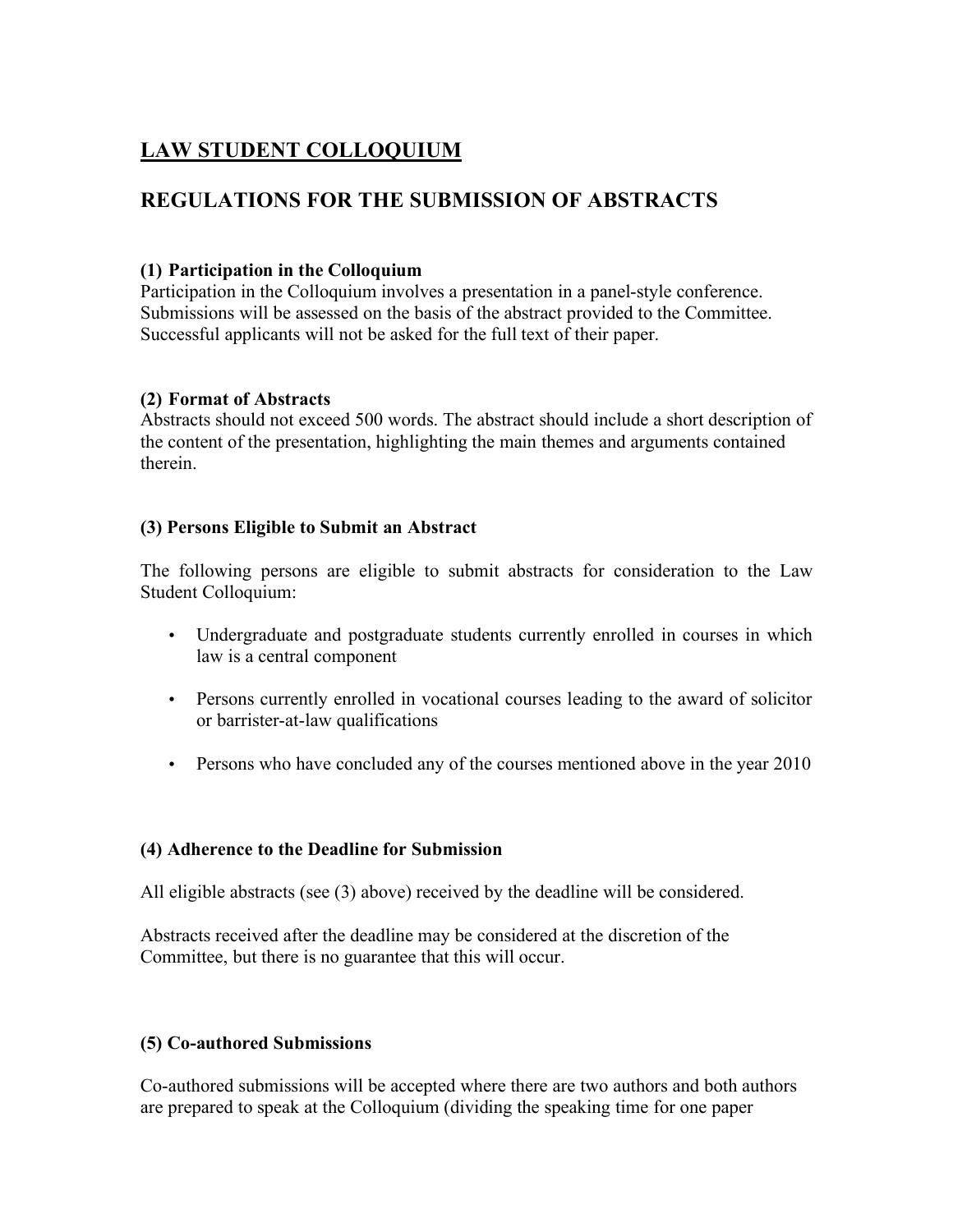between them) if their abstract is selected. Names of the authors must be clearly specified at the time of submission and cannot subsequently be altered.

Co-authored submissions with more than two authors will not be accepted.

#### **(6) Abstracts and Papers to be Sole Work of the Author(s)**

By submitting an abstract to the Colloquium, a representation is made that both the abstract and paper it refers to are the sole work of the named author(s).

#### **(7) Number of Submissions Per Person**

More than one abstract per person may be submitted. However, each participant may only make one presentation.

#### **(8) Text of Paper Not Required**

Submissions are assessed on the basis of the abstract provided. Successful applicants will not be asked for the text of their paper.

Handouts containing a synopsis of the presentation or its full text may be circulated on the day at the discretion of the speaker(s). The Colloquium Committee is not in a position to assist in the printing or funding of such materials.

## **(9) Prior Publication of Material**

The fact that material submitted to the Colloquium has been submitted or accepted for publication, or published, is not an obstacle to presenting at the Colloquium, provided this does not contravene an agreement with the publisher. The onus is on the applicant to ensure that no such agreement is contravened.

#### **(10) Feedback**

The Colloquium Committee is not in a position to give feedback on submissions or to provide reasons for its decisions.

## **(11) Funding**